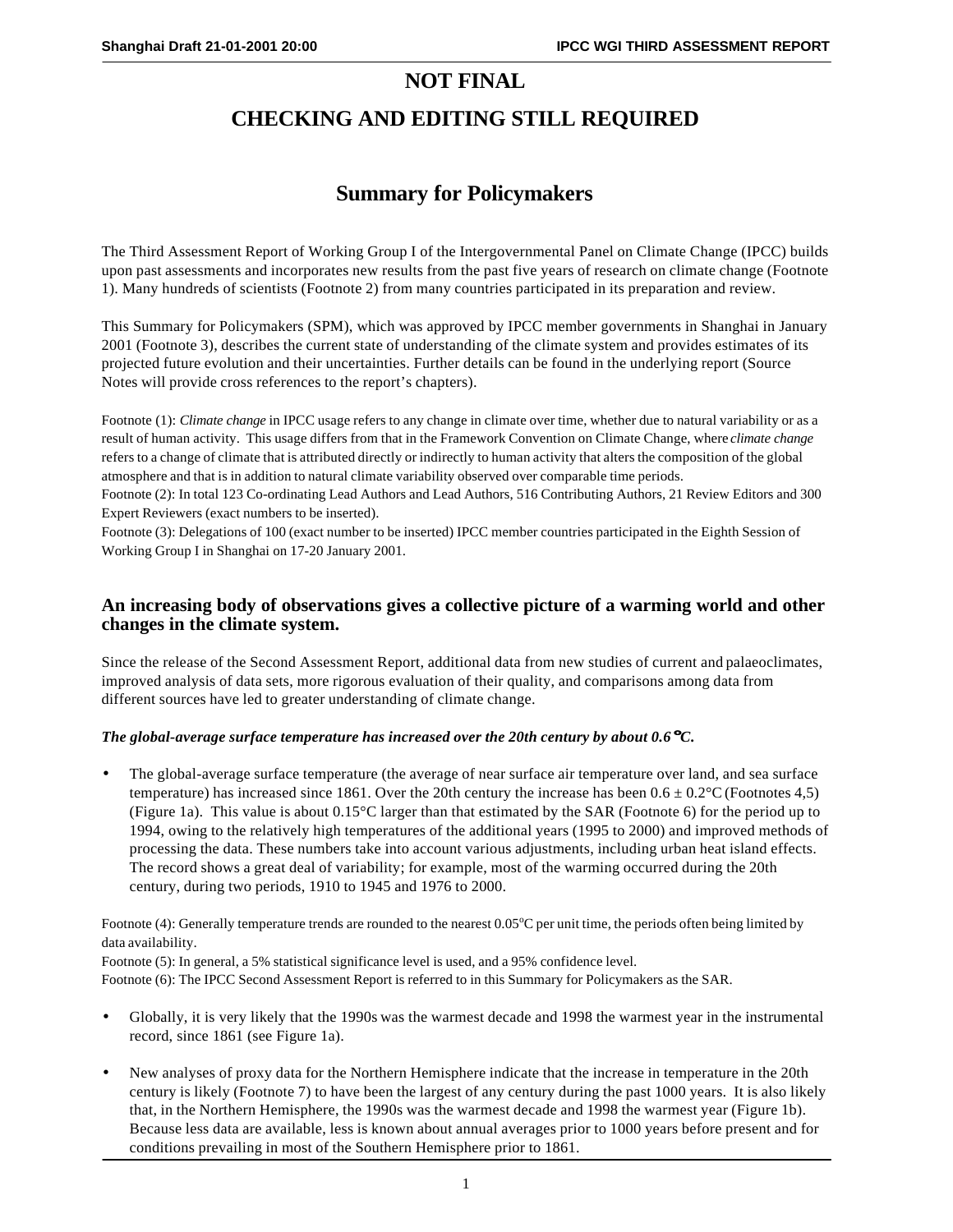Footnote (7): In this Summary for Policymakers and in the Technical Summary, the following words have been used where appropriate to indicate judgmental estimates of confidence: *virtually certain* (greater than 99% chance that a result is true); *very likely* (90-99% chance); *likely* (66-90% chance); *medium likelihood* (33-66% chance); *unlikely* (10-33% chance); *very unlikely* (1-10% chance); *exceptionally unlikely* (less than 1% chance). The reader is referred to individual chapters for more details. (Call out footnote at each usage of any of the terms)

• On average, between 1950 and 1993, night-time daily minimum air temperatures over land increased by about  $0.2^{\circ}$ C per decade. This is about twice the rate of increase in day-time daily maximum air temperatures ( $0.1^{\circ}$ C per decade). This has lengthened the freeze-free season in many mid- and high-latitude regions. The increase in sea surface temperature over this period is about half that of the mean land surface air temperature.

### [Insert Figure 1]

### *Temperatures have risen during the past four decades in the lowest 8 kilometres of the atmosphere.*

- Since the late 1950s (the period of adequate observations from weather balloons), the overall global temperature increases in the lowest 8 kilometres of the atmosphere and in surface temperature have been similar at 0.1°C per decade.
- Since the start of the satellite record in 1979, both satellite and weather balloon measurements show that the global average temperature of the lowest 8 kilometres of the atmosphere has changed by +0.05  $\pm$  0.10<sup>o</sup>C per decade, but the global average surface temperature has increased significantly by  $+0.15 \pm 0.05$ °C per decade. The difference in the warming rates is statistically significant. This difference occurs primarily over the tropical and sub-tropical regions.
- The lowest 8 kilometres of the atmosphere and the surface are influenced differently by factors such as stratospheric ozone depletion, atmospheric aerosols, and the El Niño phenomenon. Hence, it is physically plausible to expect that over a short time period (e.g. 20 years) there may be differences in temperature trends. In addition, spatial sampling techniques can also explain some of the differences in trends, but these differences are not fully resolved.

# *Snow cover and ice extent have decreased.*

- Satellite data show that there are very likely to have been decreases of about 10% in the extent of snow cover since the late 1960s, and ground-based observations show that there is very likely to have been a reduction of about two weeks in the annual duration of lake- and river-ice cover in the mid- and high-latitudes of the Northern Hemisphere, over the 20th century.
- There has been a widespread retreat of mountain glaciers in non-polar regions during the 20th century.
- Northern Hemisphere spring and summer sea-ice extent has decreased by about 10 to 15% since the 1950s. It is likely that there has been about a 40% decline in Arctic sea-ice thickness during late summer to early autumn in recent decades and a considerably slower decline in winter sea-ice thickness.

#### *Global average sea level has risen and ocean heat content has increased.*

- Tide-gauge data show that global-average sea level rose between 0.1 and 0.2 metres during the 20th century.
- Global-ocean heat content has increased since the late 1950s, the period for which adequate observations of sub-surface ocean temperatures have been available.

# *Changes have also occurred in other important aspects of climate.*

• It is very likely that precipitation has increased by 0.5 to 1% per decade in the 20th century over most mid- and high-latitudes of the Northern Hemisphere continents, and it is likely that rainfall has increased by 0.2 to 0.3% per decade over the tropical (10°N to 10°S) land areas. Increases in the tropics are not evident over the past few decades. It is also likely that rainfall has decreased over much of the Northern Hemisphere sub-tropical (10°N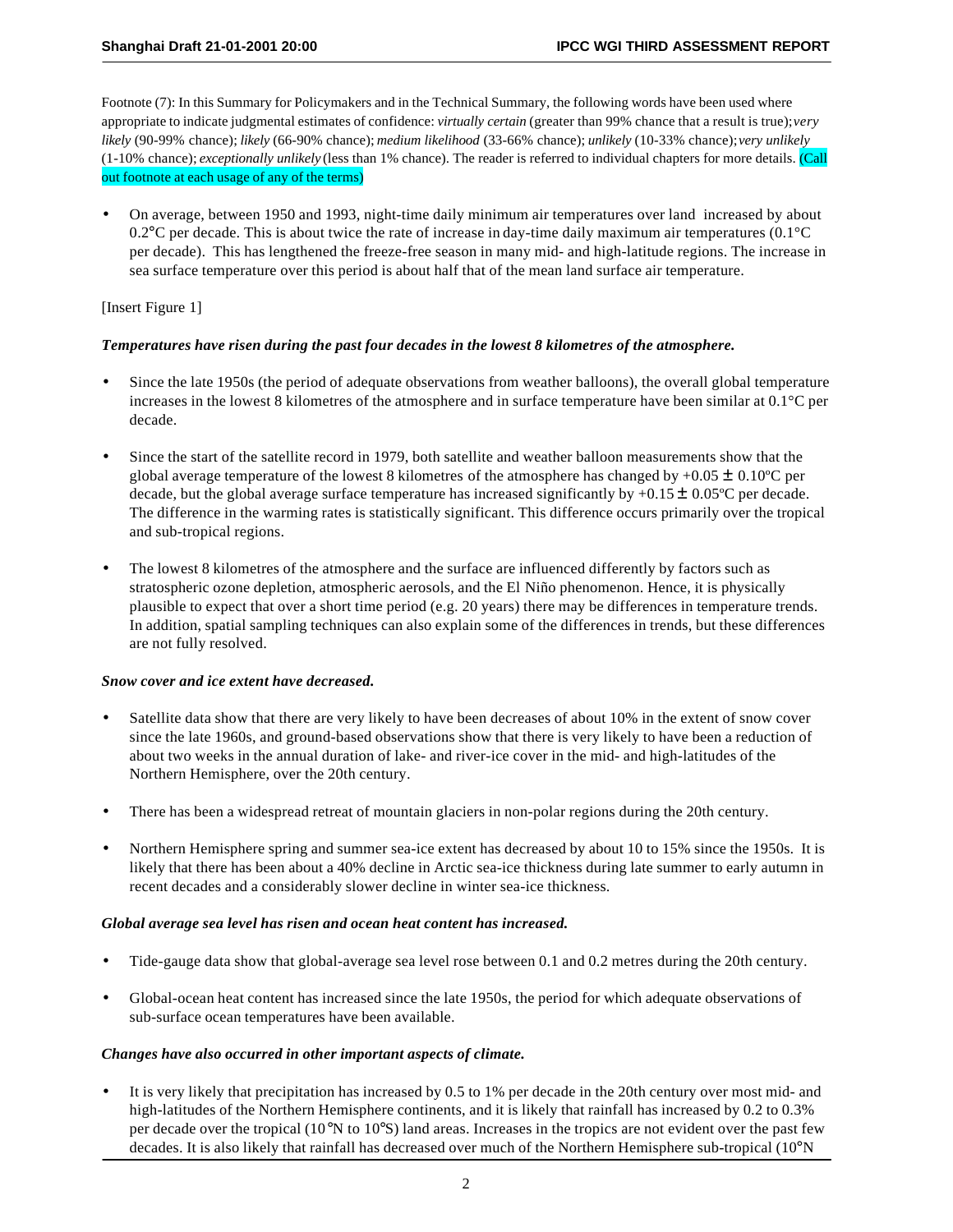to 30°N) land areas during the 20th century by about 0.3% per decade. In contrast to the Northern Hemisphere, no comparable systematic changes have been detected in broad latitudinal averages over the Southern Hemisphere. There are insufficient data to establish trends in precipitation over the oceans.

- In the mid- and high-latitudes of the Northern Hemisphere over the latter half of the 20th century, it is likely that there has been a 2 to 4% increase in the frequency of heavy precipitation events. Increases in heavy precipitation events can arise from a number of causes, e.g., changes in atmospheric moisture, thunderstorm activity and large-scale storm activity.
- It is likely that there has been a 2% increase in cloud cover over mid- to high-latitude land areas during the 20th century. In most areas the trends relate well to the observed decrease in daily temperature range.
- Since 1950 it is very likely that there has been a reduction in the frequency of extreme low temperatures, with a smaller increase in the frequency of extreme high temperatures.
- Warm episodes of the El Niño-Southern Oscillation (ENSO) phenomenon (which consistently affects regional variations of precipitation and temperature over much of the tropics, sub-tropics and some mid-latitude areas) have been more frequent, persistent and intense since the mid 1970s, compared with the previous 100 years.
- Over the 20th century (1900-1995), there were relatively small increases in global land areas experiencing severe drought or severe wetness. In many regions, these changes are dominated by interdecadal and multidecadal climate variability, such as the shift in ENSO towards more warm events.
- In some regions, such as parts of Asia and Africa, the frequency and intensity of droughts have been observed to increase in recent decades.

### *Some important aspects of climate appear not to have changed.*

- A few areas of the globe have not warmed in recent decades, mainly over some parts of the Southern Hemisphere oceans and parts of Antarctica.
- No significant trends of Antarctic sea-ice extent are apparent since 1978, the period of reliable satellite measurements.
- Changes globally in tropical and extratropical storm intensity and frequency are dominated by interdecadal to multidecadal variations, with no significant trends evident over the 20th century. Conflicting analyses make it difficult to draw definitive conclusions about changes in storm activity, especially in the extratropics.
- No systematic changes in the frequency of tornadoes, thunder days, or hail events are evident in the limited areas analysed.

# **Emissions of greenhouse gases and aerosols due to human activities continue to alter the atmosphere in ways that are expected to affect the climate.**

Changes in climate occur as a result of both internal variability within the climate system and external factors (both natural and anthropogenic). The influence of external factors on climate can be broadly compared using the concept of radiative forcing (Footnote 8). A positive radiative forcing, such as that produced by increasing concentrations of greenhouse gases, tends to warm the surface. A negative radiative forcing, which can arise from an increase in some types of aerosols (microscopic airborne particles) tends to cool the surface. Natural factors, such as changes in solar output or explosive volcanic activity, can also cause radiative forcing. Characterization of these climate forcing agents and their changes over time, (see Figure 2) is required to understand past climate changes in the context of natural variations and to project what climate changes could lie ahead. Figure 3 shows current estimates of the radiative forcing due to increased concentrations of atmospheric constituents and other mechanisms.

Footnote (8): *Radiative forcing* is a measure of the influence a factor has in altering the balance of incoming and outgoing energy in the Earth-atmosphere system, and is an index of the importance of the factor as a potential climate change mechanism. It is expressed in Watts per square meter  $(Wm<sup>2</sup>)$ .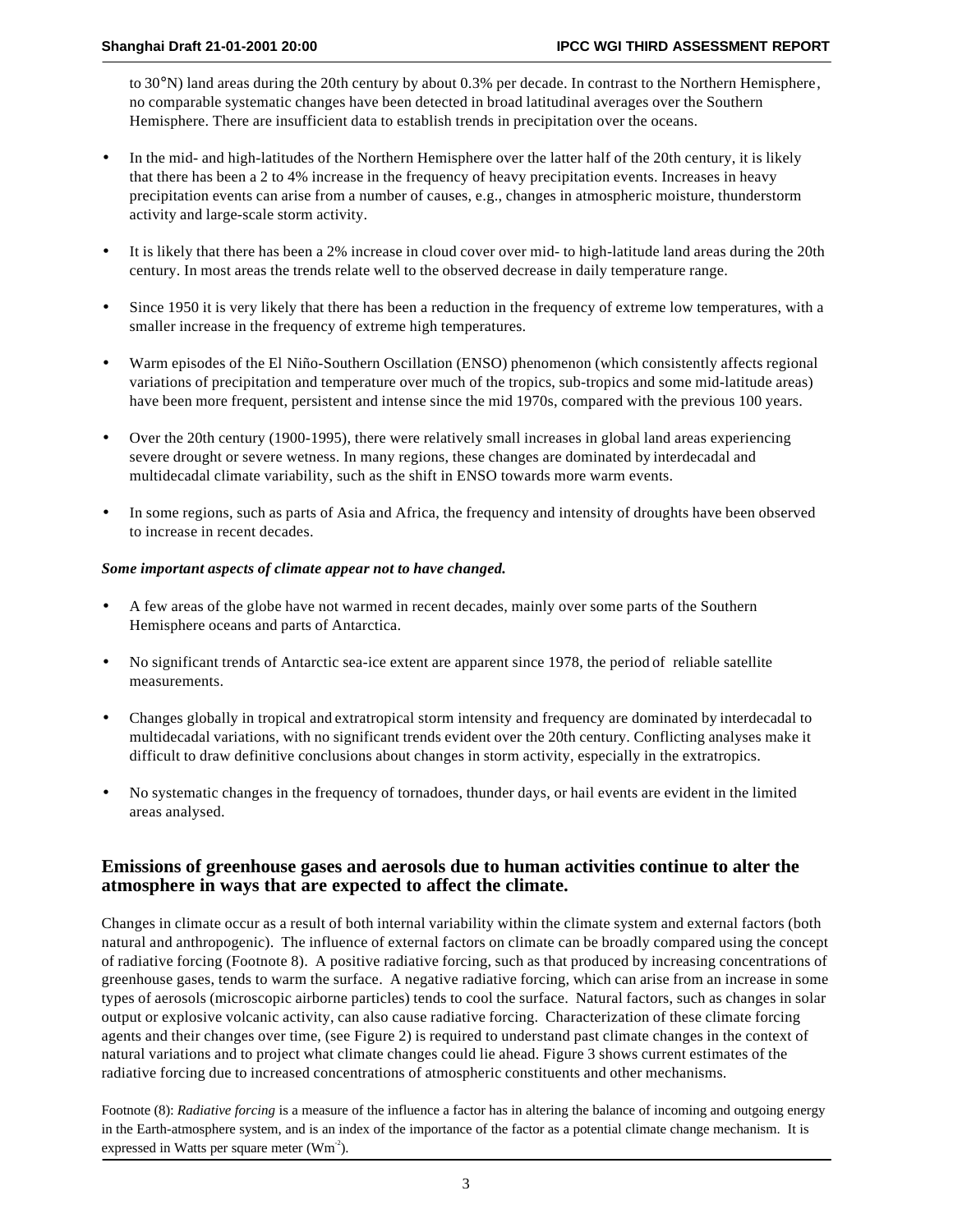[Insert Figure 2 here.]

# *Concentrations of atmospheric greenhouse gases and their radiative forcing have continued to increase as a result of human activities.*

- The atmospheric concentration of carbon dioxide  $(CO_2)$  has increased by 31% since 1750. The present  $CO_2$ concentration has not been exceeded during the past 420,000 years and likely not during the past 20 million years. The current rate of increase is unprecedented during at least the past 20,000 years.
- About three-quarters of the anthropogenic emissions of  $CO<sub>2</sub>$  to the atmosphere during the past 20 years is due to fossil fuel burning. The rest is predominantly due to land-use change, especially deforestation.
- Currently the ocean and the land together are taking up about half of the anthropogenic  $CO<sub>2</sub>$  emissions. On land, the uptake of anthropogenic  $CO_2$  very likely exceeded the release of  $CO_2$  by deforestation during the 1990s.
- The rate of increase of atmospheric  $CO_2$  concentration has been about 1.5 ppm (Footnote 9) (0.4%) per year over the past two decades. During the 1990s the year to year increase varied from 0.9 ppm (0.2%) to 2.8 ppm  $(0.8\%)$ . A large part of this variability is due to the effect of climate variability (e.g. El Niño events) on CO<sub>2</sub> uptake and release by land and oceans.

Footnote  $(9)$ : ppm (parts per million) or ppb (parts per billion, 1 billion = 1,000 million) is the ratio of the number of greenhouse gas molecules to the total number of molecules of dry air. For example: 300 ppm means 300 molecules of a greenhouse gas per million molecules of dry air.

- The atmospheric concentration of methane  $(CH_4)$  has increased by 1060 ppb (151%) since 1750 and continues to increase. The present  $CH_4$  concentration has not been exceeded during the past  $420,000$  years. The annual growth in CH4 concentration slowed and became more variable in the 1990s, compared to the 1980s. Slightly more than half of current CH<sub>4</sub> emissions are anthropogenic (e.g., use of fossil fuels, cattle, rice agriculture and landfills). In addition, carbon monoxide (CO) emissions have recently been identified as a cause of increasing CH4 concentration.
- The atmospheric concentration of nitrous oxide  $(N_2O)$  has increased by 46 ppb (17%) since 1750 and continues to increase. The present  $N_2O$  concentration has not been exceeded during at least the past thousand years. About a third of current  $N_2O$  emissions are anthropogenic (e.g., agricultural soils, cattle feed lots and chemical industry).
- Since 1995, the atmospheric concentrations of many of those halocarbon gases that are both ozone-depleting and greenhouse gases (e.g.,  $CFCl_3$  and  $CF_2Cl_2$ ), are either increasing more slowly or decreasing, both in response to reduced emissions under the regulations of the Montreal Protocol and its Amendments. Their substitute compounds (e.g., CHF<sub>2</sub>Cl and CF<sub>3</sub>CH<sub>2</sub>F) and some other synthetic compounds (e.g., perfluorocarbons (PFCs) and sulphur hexafluoride  $(SF_6)$ ) are also greenhouse gases, and their concentrations are currently increasing.
- The radiative forcing due to increases of the well-mixed greenhouse gases from 1750 to 2000 is estimated to be 2.43 Wm<sup>-2</sup>: 1.46 Wm<sup>-2</sup> from CO<sub>2</sub>; 0.48 Wm<sup>-2</sup> from CH<sub>4</sub>; 0.34 Wm<sup>-2</sup> from the halocarbons; and 0.15 Wm<sup>-2</sup> from N<sub>2</sub>O. (See Figure 3, where the uncertainties are also illustrated.)
- The observed depletion of the stratospheric ozone layer from 1979 to 2000 is estimated to have caused a negative radiative forcing  $(-0.15 \text{ Wm}^2)$ . Assuming full compliance with current halocarbon regulations, the positive forcing of the halocarbons will be reduced as will the magnitude of the negative forcing from stratospheric ozone  $(O_3)$  depletion as the ozone layer recovers over the 21st century.
- The total amount of  $O_3$  in the troposphere is estimated to have increased by 36% since 1750, due primarily to anthropogenic emissions of several  $O_3$  forming gases. This corresponds to a positive radiative forcing of 0.35  $Wm<sup>2</sup>$ . O<sub>3</sub> forcing varies considerably by region and responds much more quickly to changes in emissions than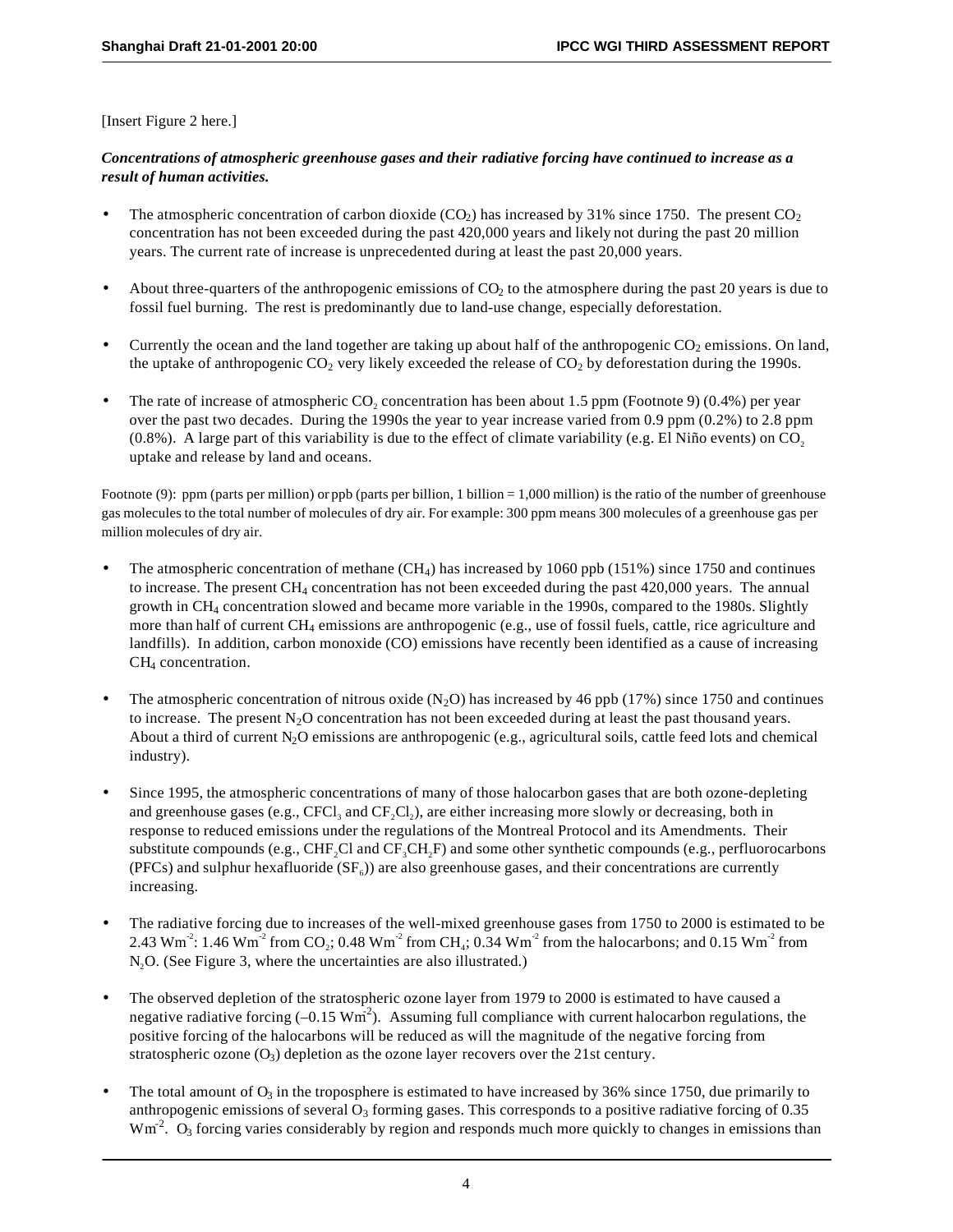the long-lived greenhouse gases, such as  $CO<sub>2</sub>$ .

#### [Insert Figure 3 here]

#### *Anthropogenic aerosols are short lived and mostly produce negative radiative forcing.*

- The major sources of anthropogenic aerosols are fossil fuel and biomass burning. These sources are also linked to degradation of air quality and acid deposition.
- Since the SAR, significant progress has been achieved in better characterising the direct radiative roles of different types of aerosols. Direct radiative forcing is estimated to be  $-0.4 \text{ Wm}^2$  for sulphate,  $-0.2 \text{ Wm}^2$  for biomass burning aerosols,  $-0.1$  Wm<sup>2</sup> for fossil fuel organic carbon and  $+0.2$  Wm<sup>2</sup> for fossil fuel black carbon aerosols. There is much less confidence in the ability to quantify the total aerosol direct effect, and its evolution over time, than that for the gases listed above. Aerosols also vary considerably by region and respond quickly to changes in emissions.
- In addition to their direct radiative forcing, aerosols also have an indirect radiative forcing through their effects on clouds. There is now more evidence for this indirect effect, which is negative, although of very uncertain magnitude.

### *Natural factors have made small contributions to radiative forcing over the past century.*

- The radiative forcing due to changes in solar irradiance for the period since 1750 is estimated to be about +0.3 Wm<sup>2</sup>, most of which occurred during the first half of the 20th century. Since the late 1970s, satellite instruments have observed small oscillations due to the 11-year solar cycle. Mechanisms for the amplification of solar effects on climate have been proposed, but currently lack a rigorous theoretical or observational basis.
- Stratospheric aerosols from explosive volcanic eruptions lead to negative forcing, which lasts a few years. Several major eruptions occurred in the periods 1880 to 1920 and 1960 to 1991.
- The combined change in radiative forcing of the two major natural factors (solar variation and volcanic aerosols) is estimated to be negative for the past two and possibly the past four decades.

# **Confidence in the ability of models to project future climate has increased.**

Complex physically-based climate models are required to provide detailed estimates of feedbacks and of regional features. Such models cannot yet simulate all aspects of climate (e.g., they still cannot account fully for the observed trend in the surface-troposphere temperature difference since 1979) and there are particular uncertainties associated with clouds and their interaction with radiation and aerosols. Nevertheless, confidence in the ability of these models to provide useful projections of future climate has improved due to their demonstrated performance on a range of space and time scales.

- Understanding of climate processes and their incorporation in climate models have improved, including water vapour, sea-ice dynamics, and ocean heat transport.
- Some recent models produce satisfactory simulations of current climate without the need for non-physical adjustments of heat and water fluxes at the ocean-atmosphere interface used in earlier models.
- Simulations that include estimates of natural and anthropogenic forcing reproduce the observed large-scale changes in surface temperature over the 20th century (Figure 4). However, contributions from some additional processes and forcings may not have been included in the models. Nevertheless, the large-scale consistency between models and observations can be used to provide an independent check on projected warming rates over the next few decades under a given emissions scenario.
- Some aspects of model simulations of ENSO, monsoons and the North Atlantic Oscillation, as well as selected periods of past climate, have improved.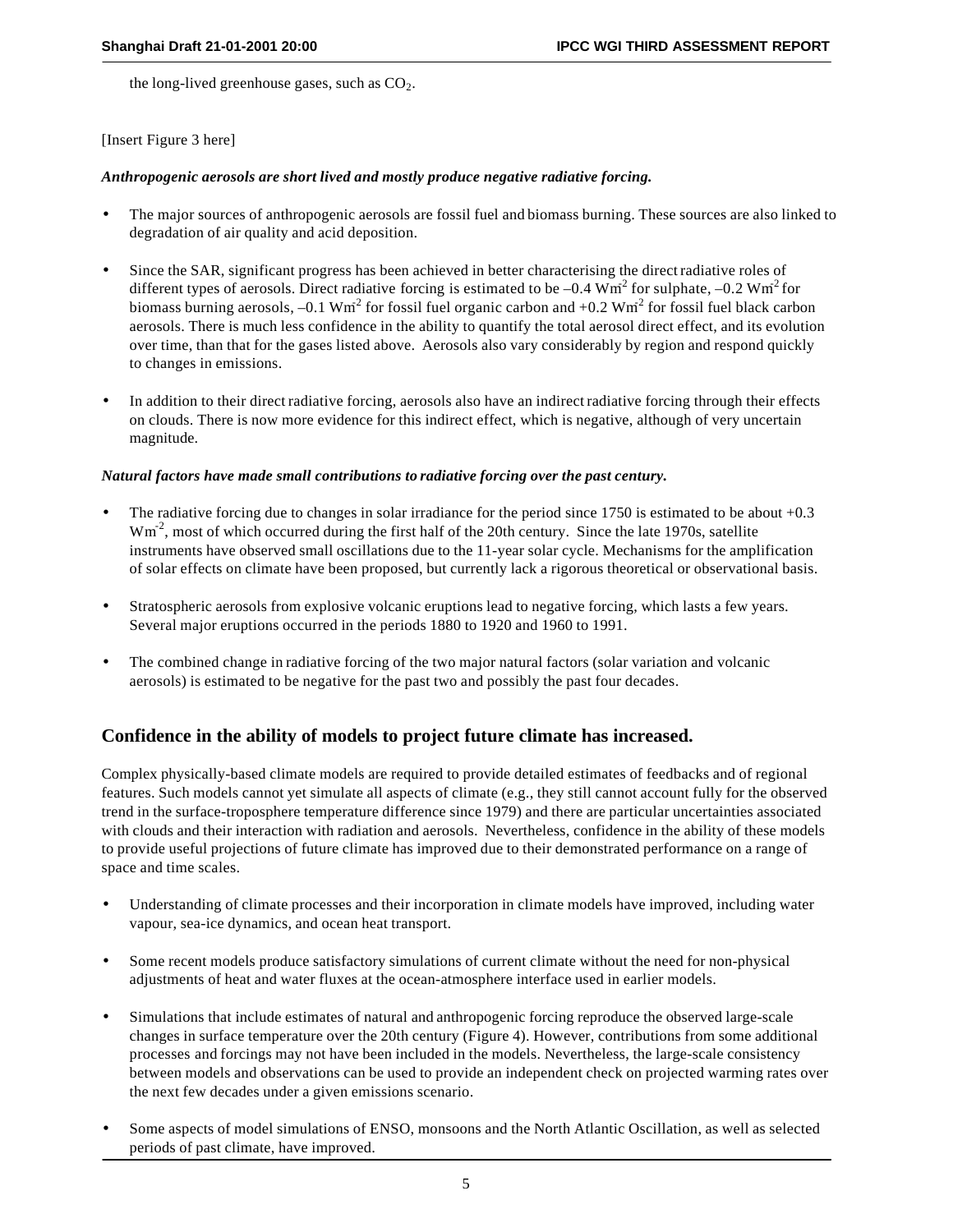# **There is new and stronger evidence that most of the warming observed over the last 50 years is attributable to human activities.**

The SAR concluded: "The balance of evidence suggests a discernible human influence on global climate". That report also noted that the anthropogenic signal was still emerging from the background of natural climate variability. Since the SAR, progress has been made in reducing uncertainty, particularly with respect to distinguishing and quantifying the magnitude of responses to different external influences. Although many of the sources of uncertainty identified in the SAR still remain to some degree, new evidence and improved understanding support an updated conclusion.

- There is a longer and more closely scrutinised temperature record and new model estimates of variability. The warming over the past 100 years is very unlikely to be due to internal variability alone, as estimated by current models. Reconstructions of climate data for the past 1,000 years (Figure 1b) also indicate that this warming was unusual and is unlikely to be entirely natural in origin.
- There are new estimates of the climate response to natural and anthropogenic forcing, and new detection techniques have been applied. Detection and attribution studies consistently find evidence for an anthropogenic signal in the climate record of the last 35-50 years.
- Simulations of the response to natural forcings alone (i.e., the response to variability in solar irradiance and volcanic eruptions) do not explain the warming in the second half of the 20th century (see e.g., Figure 4 a). However, they indicate that natural forcings may have contributed to the observed warming in the first half of the 20th century.
- The warming over the last 50 years due to anthropogenic greenhouse gases can be identified despite uncertainties in forcing due to anthropogenic sulphate aerosol and natural factors (volcanoes and solar irradiance). The anthropogenic sulphate aerosol forcing, while uncertain, is negative over this period and therefore cannot explain the warming. Changes in natural forcing during most of this period are also estimated to be negative and are unlikely to explain the warming.
- Detection and attribution studies comparing model simulated changes with the observed record can now take into account uncertainty in the magnitude of modelled response to external forcing, in particular that due to uncertainty in climate sensitivity.
- Most of these studies find that, over the last 50 years, the estimated rate and magnitude of warming due to increasing concentrations of greenhouse gases alone are comparable with, or larger than, the observed warming. Furthermore, most model estimates that take into account both greenhouse gases and sulphate aerosols are consistent with observations over this period.
- The best agreement between model simulations and observations over the last 140 years has been found when all the above anthropogenic and natural forcing factors are combined, as shown in Figure 4 (c). These results show that the forcings included are sufficient to explain the observed changes, but do not exclude the possibility that other forcings may also have contributed.

# [Insert Figure 4 here]

In the light of new evidence and taking into account the remaining uncertainties, most of the observed warming over the last 50 years is likely to have been due to the increase in greenhouse gas concentrations.

Furthermore, it is very likely that the 20th century warming has contributed significantly to the observed sea level rise, through thermal expansion of sea water and widespread loss of land ice. Within present uncertainties, observations and models are both consistent with a lack of significant acceleration of sea level rise during the 20th century.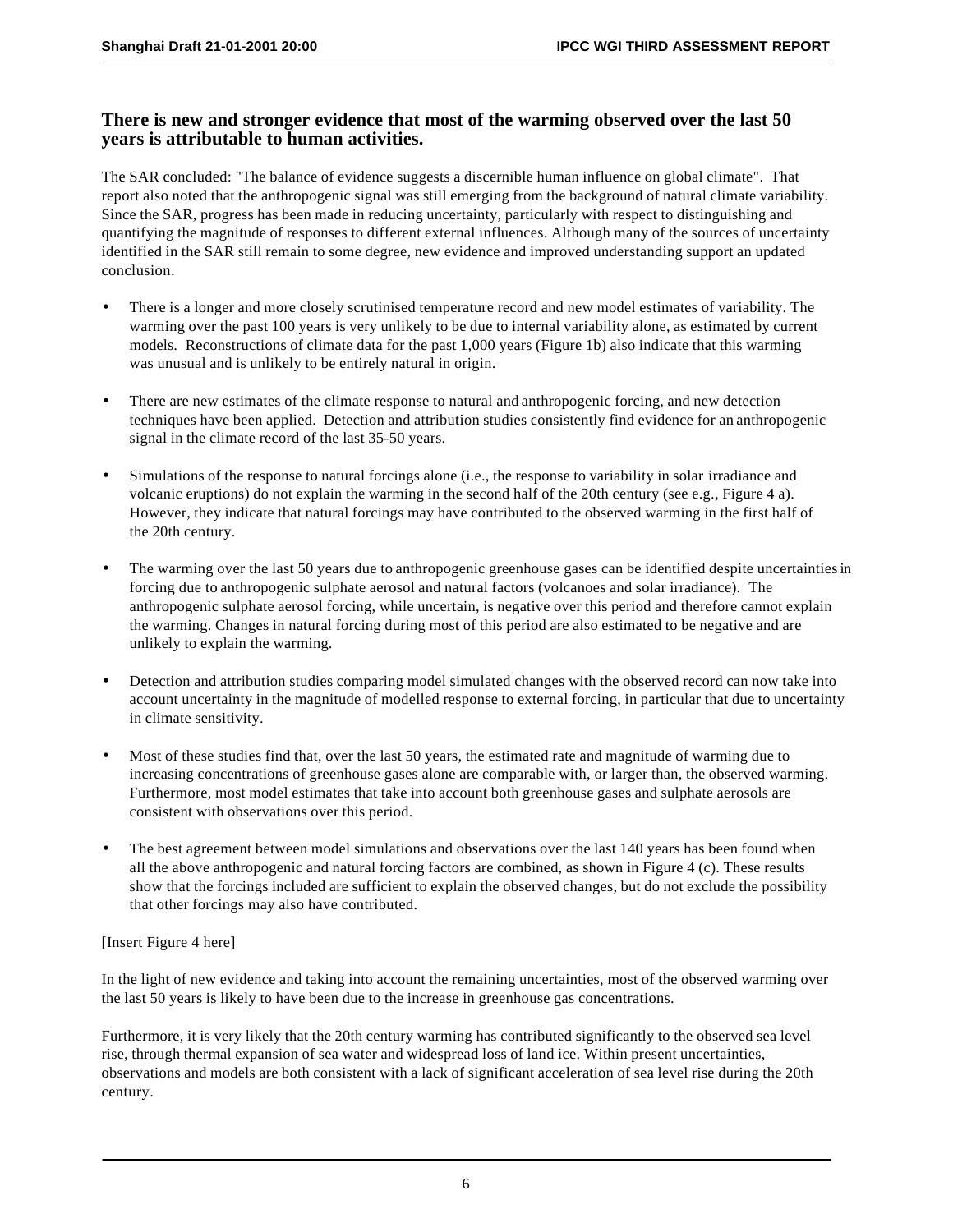# **Human influences will continue to change atmospheric composition throughout the 21st century.**

Models have been used to make projections of atmospheric concentrations of greenhouse gases and aerosols, and hence of future climate, based upon emissions scenarios from the IPCC Special Report on Emission Scenarios (SRES) (Figure 5). These scenarios were developed to update the IS92 series, which were used in the SAR and are shown for comparison here in some cases.

### *Greenhouse gases*

- Emissions of  $CO<sub>2</sub>$  due to fossil-fuel burning are virtually certain to be the dominant influence on the trends in atmospheric  $CO<sub>2</sub>$  concentration during the 21st century.
- As the  $CO<sub>2</sub>$  concentration of the atmosphere increases, ocean and land will take up a decreasing fraction of anthropogenic  $CO<sub>2</sub>$  emissions. The net effect of land and ocean climate feedbacks as indicated by models is to further increase projected atmospheric  $CO<sub>2</sub>$  concentrations, by reducing both the ocean and land uptake of  $CO<sub>2</sub>$ .
- By 2100, carbon cycle models project atmospheric  $CO<sub>2</sub>$  concentrations of 540 to 970 ppm for the illustrative SRES scenarios (90 to 250% above the concentration of 280 ppm in the year 1750), Figure 5 (b). These projections include the land and ocean climate feedbacks. Uncertainties, especially about the magnitude of the climate feedback from the terrestrial biosphere, cause a variation of about -10 to +30% around each scenario. The total range is 490 to 1260 ppm (75 to 350% above the 1750 concentration).
- Changing land use could influence atmospheric  $CO<sub>2</sub>$  concentration. If, hypothetically, all of the carbon released by historical land-use changes could be restored to the terrestrial biosphere over the course of the century (e.g., by reforestation),  $CO<sub>2</sub>$  concentration would be reduced by 40 to 70 ppm.
- Model calculations of the concentrations of the non- $CO<sub>2</sub>$  greenhouse gases by 2100 vary considerably across the SRES illustrative scenarios, with CH<sub>4</sub> changing by –190 to +1970 ppb (present concentration 1760 ppb), N<sub>2</sub>O changing by  $+38$  to  $+144$  ppb (present concentration 316 ppb), total tropospheric O<sub>3</sub> changing by 12 to  $+62\%$ , and a wide range of changes in concentrations of HFCs, PFCs and SF<sub>6</sub>, all relative to 2000. In some scenarios, total tropospheric  $O_3$  would become as important a radiative forcing agent as  $CH_4$  and, over much of the Northern Hemisphere, would threaten the attainment of current air quality targets.
- Reductions in greenhouse gas emissions and the gases that control their concentration would be necessary to stabilise radiative forcing. For example, for the most important anthropogenic greenhouse gas, carbon cycle models indicate that stabilisation of atmospheric  $CO_2$  concentrations at 450, 650 or 1000 ppm would require global anthropogenic  $CO_2$ emissions to drop below 1990 levels, within a few decades, about a century, or about two centuries, respectively, and continue to decrease steadily thereafter. Eventually  $CO<sub>2</sub>$  emissions would need to decline to a very small fraction of current emissions.

#### *Aerosols*

• The SRES scenarios include the possibility of either increases or decreases in anthropogenic aerosols (e.g., sulphate aerosols (Figure 5 (c)), biomass aerosols, black and organic carbon aerosols) depending on the extent of fossil fuel use and policies to abate polluting emissions. In addition, natural aerosols (e.g., sea salt, dust, and emissions leading to the production of sulphate and carbon aerosols) are projected to increase as a result of changes in climate.

# *Radiative forcing over the 21st century*

• For the SRES illustrative scenarios, relative to the year 2000, the global mean radiative forcing due to greenhouse gases continues to increase through the 21st century, with the fraction due to  $CO<sub>2</sub>$  projected to increase from slightly more than half to about three quarters. The change in the direct plus indirect aerosol radiative forcing is projected to be smaller in magnitude than that of  $CO<sub>2</sub>$ .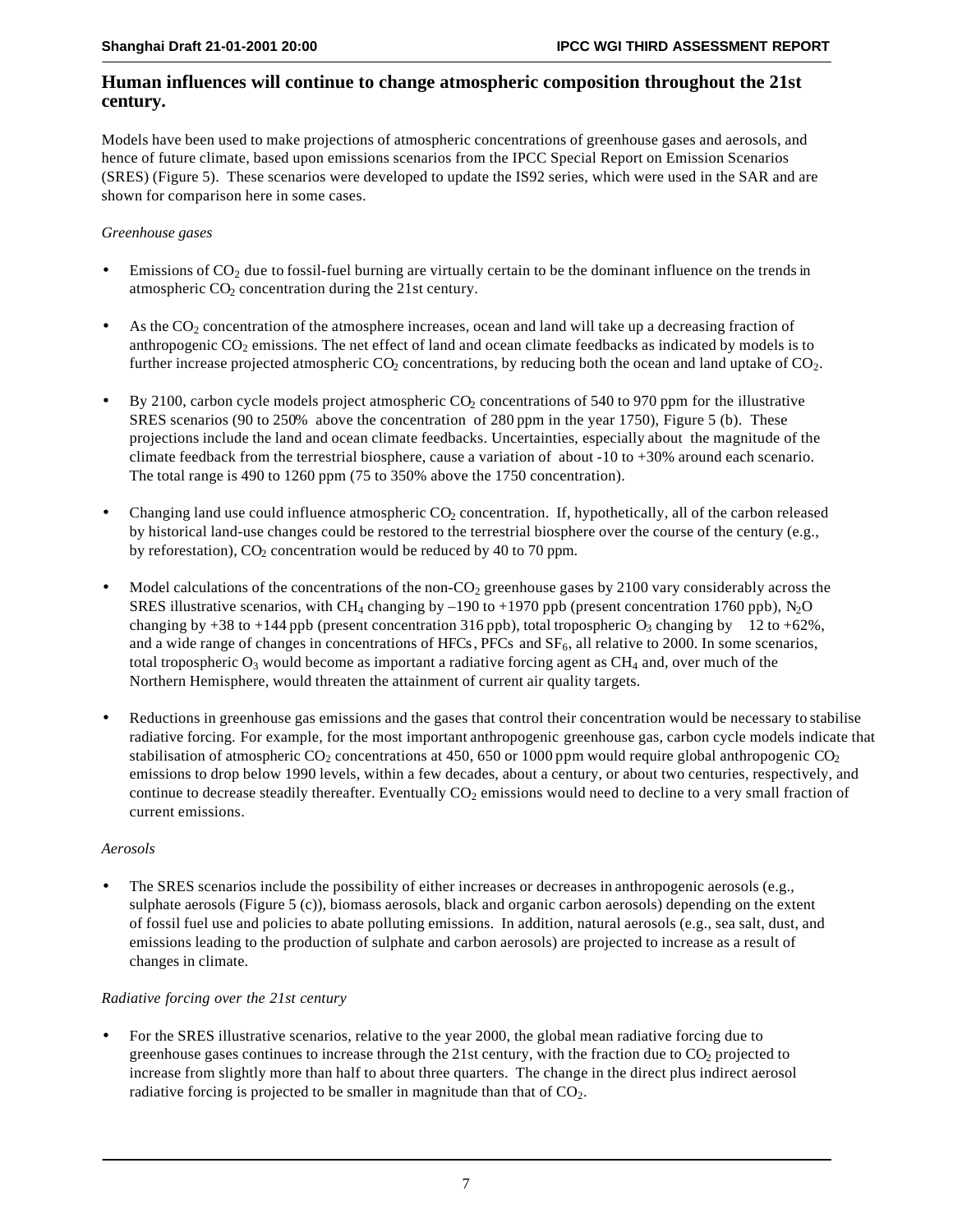# **Global average temperature and sea level are projected to rise under all IPCC SRES scenarios.**

In order to make projections of future climate, models incorporate past, as well as future emissions of greenhouse gases and aerosols. Hence, they include estimates of warming to date and the commitment to future warming from past emissions.

*Temperature*

- The globally averaged surface temperature is projected to increase by 1.4 to 5.8ºC (Figure. 5d) over the period 1990 to 2100. These results are for the full range of 35 SRES scenarios, based on a number of climate models. (Footnotes 10,11)
- Temperature increases are projected to be greater than those in the SAR, which were about 1.0 to 3.5ºC based on the six IS92 scenarios. The higher projected temperatures and the wider range are due primarily to the lower projected sulphur dioxide emissions in the SRES scenarios relative to the IS92 scenarios.
- The projected rate of warming is much larger than the observed changes during the 20th century and is very likely to be without precedent during at least the last 10,000 years, based on palaeoclimate data.

Footnote (10): Complex physically based climate models are the main tool for projecting future climate change. In order to explore the full range of scenarios, these are complemented by simple climate models calibrated to yield an equivalent response in temperature and sea level to complex climate models. These projections are obtained using a simple climate model whose climate sensitivity and ocean heat uptake are calibrated to each of 7 complex climate models. The climate sensitivity used in the simple model ranges from 1.7 to 4.2ºC which is comparable to the commonly accepted range of 1.5 to 4.5ºC.

Footnote (11): This range does not include uncertainties in the modeling of radiative forcing, e.g. aerosol forcing uncertainties. A small carbon-cycle climate feedback is included.

- By 2100, the range in the surface temperature response across the group of climate models run with a given scenario is comparable to the range obtained from a single model run with the different SRES scenarios.
- On timescales of a few decades, the current observed rate of warming can be used to constrain the projected response to a given emissions scenario despite uncertainty in climate sensitivity. This approach suggests that anthropogenic warming is likely to lie in the range of 0.1 to 0.2ºC per decade over the next few decades under the IS92a scenario, similar to the corresponding range of projections of the simple model used in Figure 5 (d).
- Based on recent global model simulations, it is very likely that nearly all land areas will warm more rapidly than the global average, particularly those at northern high latitudes in the cold season. Most notable of these is the warming in the northern regions of North America, and northern and central Asia, which exceeds globalmean warming in each model by more than 40%. In contrast, the warming is less than the global-mean change in south and southeast Asia in summer and in southern South America in winter.
- Recent trends for surface temperature to become more El-Niño-like in the tropical Pacific, with the eastern tropical Pacific warming more than the western tropical Pacific, with a corresponding eastward shift of precipitation, are projected to continue in many models.

[Insert Figure 5 here]

# *Precipitation*

• Based on global model simulations and for a wide range of scenarios, global average water vapour concentration and precipitation are projected to increase during the 21st century. By the second half of the 21st century, it is likely that precipitation will have increased over northern mid- to high-latitudes and Antarctica in winter. At low latitudes there are both regional increases and decreases over land areas. Larger year to year variations in precipitation are very likely over most areas where an increase in mean precipitation is projected.

*Extreme Events*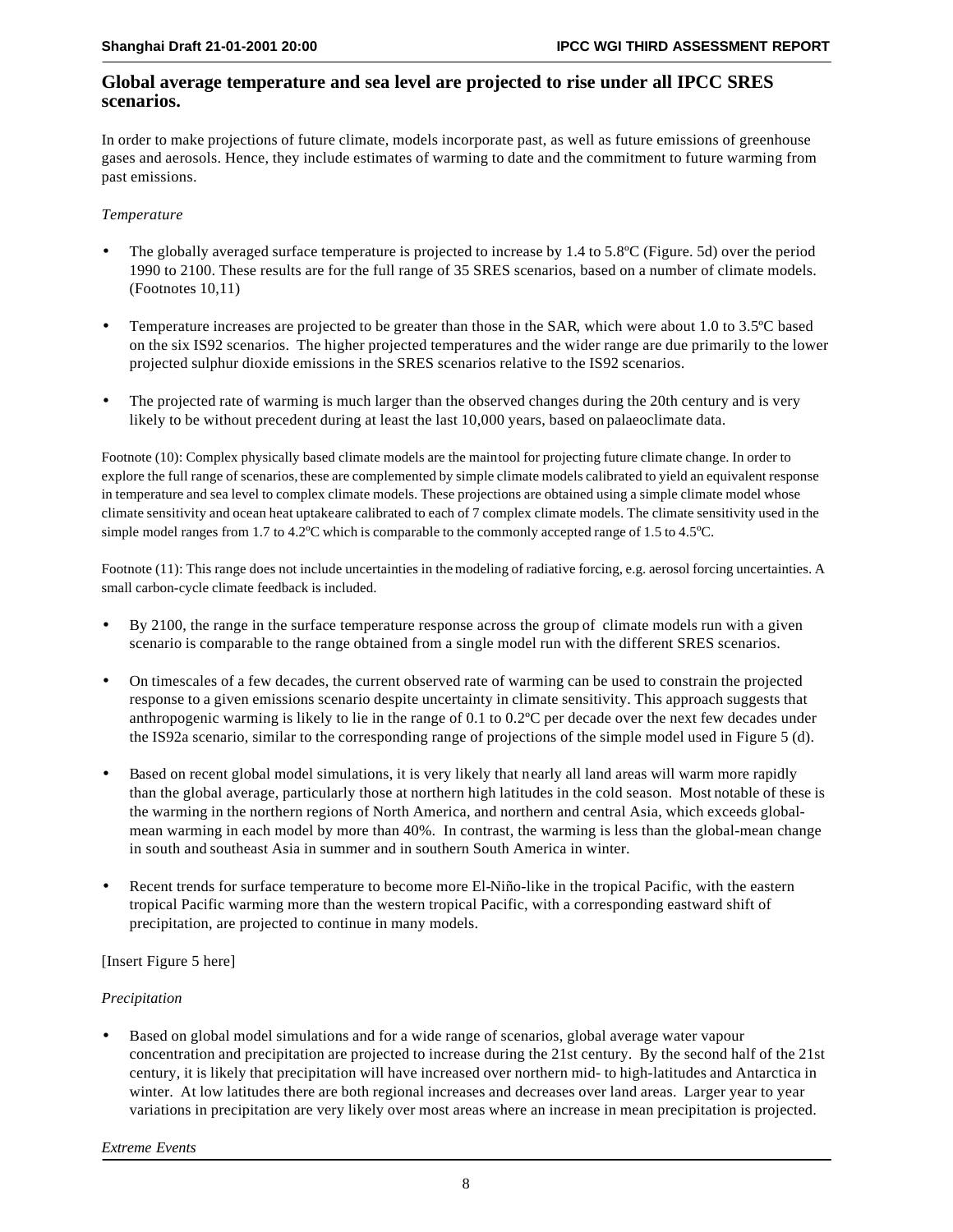Table 1 depicts an assessment of confidence in observed changes in extremes of weather and climate during the latter half of the 20th century (left column) and in projected changes during the 21st century (right column)#. This assessment relies on observational and modelling studies, as well as the physical plausibility of future projections across all commonly-used scenarios and is based on expert judgement (see Footnote 7).

| Confidence in observed           | <b>Changes in Phenomenon</b>  | Confidence in projected   |
|----------------------------------|-------------------------------|---------------------------|
| changes (latter half of the 20th |                               | changes (during the 21st  |
| century)                         |                               | century)                  |
| Likely                           | <b>Higher maximum</b>         | Very likely               |
|                                  | temperatures and more hot     |                           |
|                                  | days over nearly all land     |                           |
|                                  | areas                         |                           |
| Very likely                      | <b>Higher minimum</b>         | Very likely               |
|                                  | temperatures, fewer cold      |                           |
|                                  | days and frost days over      |                           |
|                                  | nearly all land areas         |                           |
| Very likely                      | Reduced diurnal temperature   | Very likely               |
|                                  | range over most land areas    |                           |
| Likely, over many areas          | <b>Increase of heat index</b> | Very likely, over most    |
|                                  | (Footnote 12) over land areas | areas                     |
| Likely, over many Northern       | More intense precipitation    | Very likely, over many    |
| Hemisphere mid- to high-         | events*                       | areas                     |
| latitude land areas              |                               |                           |
| Likely, in a few areas           | <b>Increased summer</b>       | Likely, over most mid-    |
|                                  | continental drying and        | latitude continental      |
|                                  | associated risk of drought    | interiors. (Lack of       |
|                                  |                               | consistent projections in |
|                                  |                               | other areas)              |
| Not observed in the few          | Increase in tropical cyclone  | Likely, over some areas   |
| analyses available               | peak wind intensities**       |                           |
| Insufficient data for assessment | Increase in tropical cyclone  | Likely, over some areas   |
|                                  | mean and peak precipitation   |                           |
|                                  | intensities**                 |                           |

### **Table 1: Estimates of confidence in observed and projected changes in extreme weather and climate events.**

\* For other areas, there are either insufficient data or conflicting analyses.

\*\* Past and future changes in tropical cyclone location and frequency are uncertain.

# For more details see Chapter 2 (observations) and Chapter 9, 10 (projections).

Footnote (12): Heat index: A combination of temperature and humidity that measures effects on human comfort.

• For some other extreme phenomena, many of which may have important impacts on the environment and society, there is currently insufficient information to assess recent trends, and climate models currently lack the spatial detail required to make confident projections. For example, very small-scale phenomena, such as thunderstorms, tornadoes, hail and lightning, are not simulated in climate models.

# *El Niño*

- Confidence in projections of changes in future frequency, amplitude, and spatial pattern of El Niño events in the tropical Pacific is tempered by some shortcomings in how well El Niño is simulated in complex models. Current projections show little change or a small increase in amplitude for El Niño events over the next 100 years.
- Even with little or no change in El Niño amplitude, global warming is likely to lead to greater extremes of drying and heavy rainfall and increase the risk of droughts and floods that occur with El Niño events in many different regions.